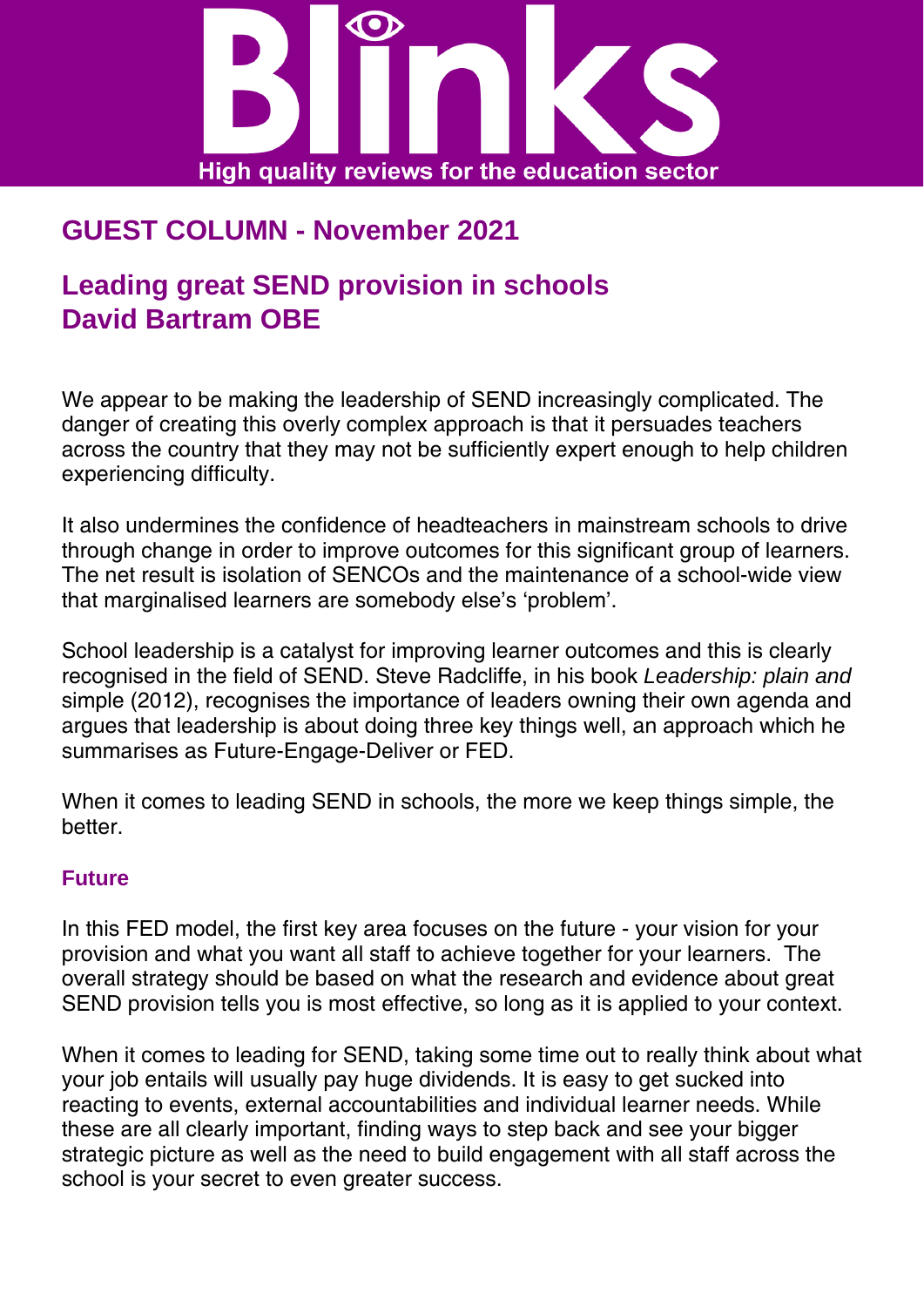*Key themes to support your vision:* 

- Leaders and governors work together, using evidence, to establish a clear vision, ethos and strategic intent for learners with SEND at the school.
- SEND has a high profile in the school. There is a culture of high aspiration for all learners.

### **Engage**

Once you are clear on your vision for the future and your strategy for achieving your goals, the next key area of work is to build and sustain great relationships with all those stakeholders, including your teachers, outside agencies, learners and parents who are going to make it happen.

For example, embedding parental involvement is based on extensive but often ignored evidence that greater parental involvement has a dramatic impact on progression, attainment and wider outcomes as well as improved attendance and behaviour. This is especially relevant for children and young people with SEND who are already vulnerable learners. Parental engagement needs to be part of a wholeschool approach and there should be clear leadership of parental engagement within the school.

High quality teaching is the foundation for progress for all learners. It is believed that the difference between poor teaching and highly effective teaching equates to just under half a year's extra progress for most learners. The effects of high-quality teaching are especially significant for learners from disadvantaged backgrounds: over a school year, these learners gain one and a half years' worth of learning with very effective teachers, compared with half a year's worth with poorly performing teachers.

*Key themes to support your engagement:* 

- Leaders with responsibility for SEND are involved in reviewing and helping teachers improve the quality of teaching for all learners.
- The school has created a culture and ethos that welcomes and engages parents and carers of learners with SEND.

### **Deliver**

The third stage in this model is focused on making sure you deliver. Leadership is about making sure things happen when you want them to and to the standard you expect.

This means having the right systems and processes in place. For example, rigorous monitoring and tracking helps to inform strategic decisions regarding interventions and classroom practice. Systems that support this process, such as the use of a provision map, will help in planning the range of provision across the school and can give a clear link between provision and learner progress.